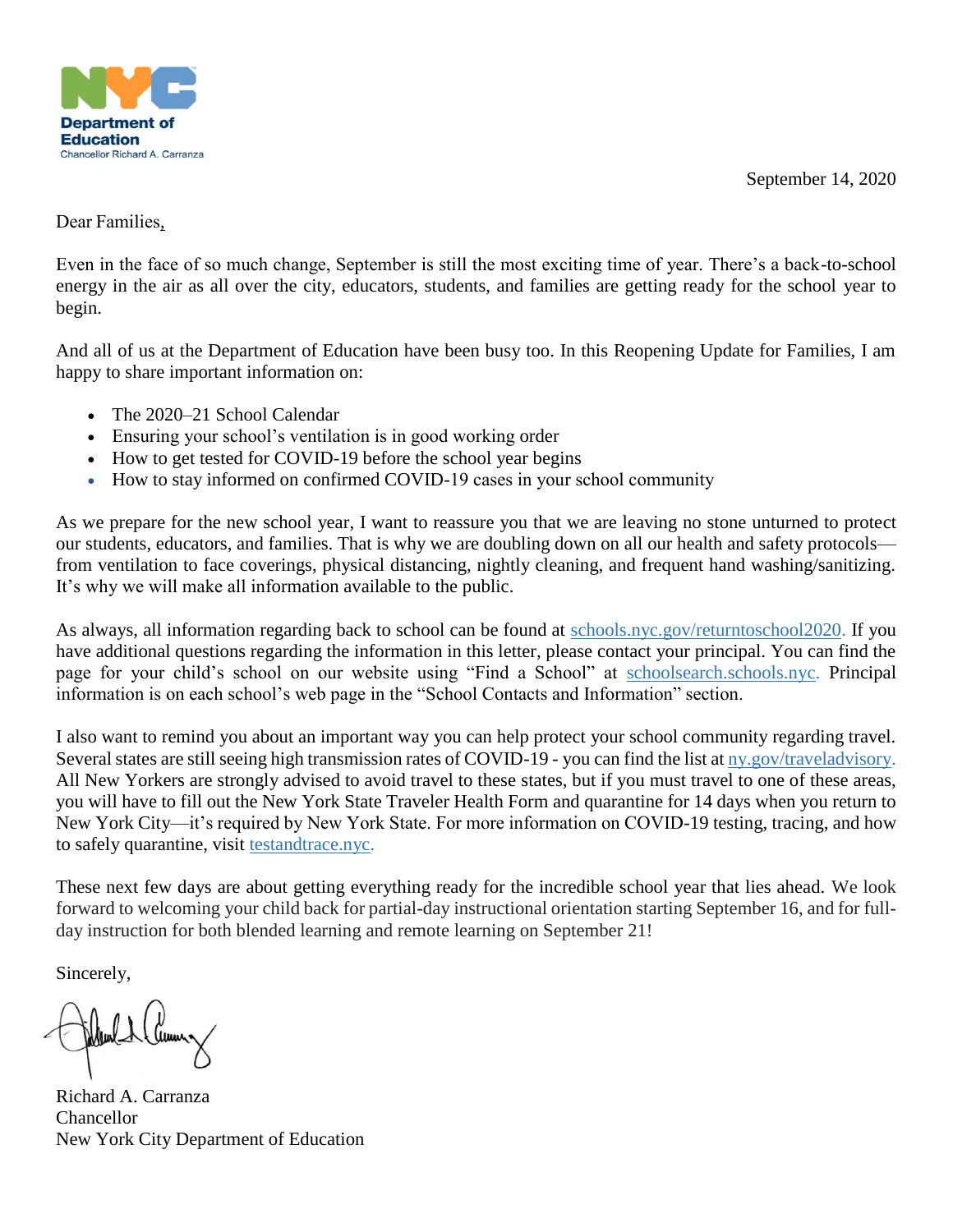

# Reopening Update for Families: September 14, 2020

## School Calendar

We recently announced that the school year will begin for students on Wednesday, September 16 with a parttime instructional orientation period. Full-time learning will begin on Monday, September 21. I am pleased today to share with you a calendar for the full 2020-21 school year at [schools.nyc.gov/calendar.](https://www.schools.nyc.gov/calendar)

There are some important differences for this school year that we want to highlight: 

- September 16–18 will be remote partial instructional days for students focused on getting your child ready for learning this year. All students are expected to participate and engage. Your school will confirm your child's exact schedule and provide log-in instruction for these three days.
- September 21 is the first full-time day of teaching and learning for students in both fully remote and blended learning (in which they are learning in school buildings for part of the week, and remotely for the rest of the week).
- November 3, Election Day, will be a fully remote learning day for all students. In past years, students did not attend school on Election Day.
- On "snow days" or days in which school buildings are closed due to an emergency all students and families should plan on participating in remote learning.

Please reach out to your school with any questions you may have about the school calendar for this year.

### Ventilation Inspections

Ensuring proper ventilation is an important part of our health and safety protocols. Proper ventilation can reduce the level of viruses, including COVID-19, inside buildings. According to our City and federal public health experts, a room is safe when air is able to flow in and out - whether through an open window or mechanical means, such as HVAC systems or air handlers. I am pleased to report that we have completed ventilation inspections in every New York City public school building.

Here are our findings:   

- Of over 64,000 classrooms inspected, 96 percent have been confirmed to have ventilation that meets City health and safety standards.
- Where a ventilation issue was identified, the DOE is swiftly implementing repairs. Many issues have already been addressed and fixed.
- Per federal guidance, we are also inspecting and ensuring proper ventilation in restrooms, kitchens, and other areas used by students and staff.
- Any rooms with ventilation issues that haven't been repaired before the first full-time day of teaching and learning on September 21 will not be used by staff or students.
- You can see the inspection results for your child's school by visiting schools.nyc.gov/ventilation.